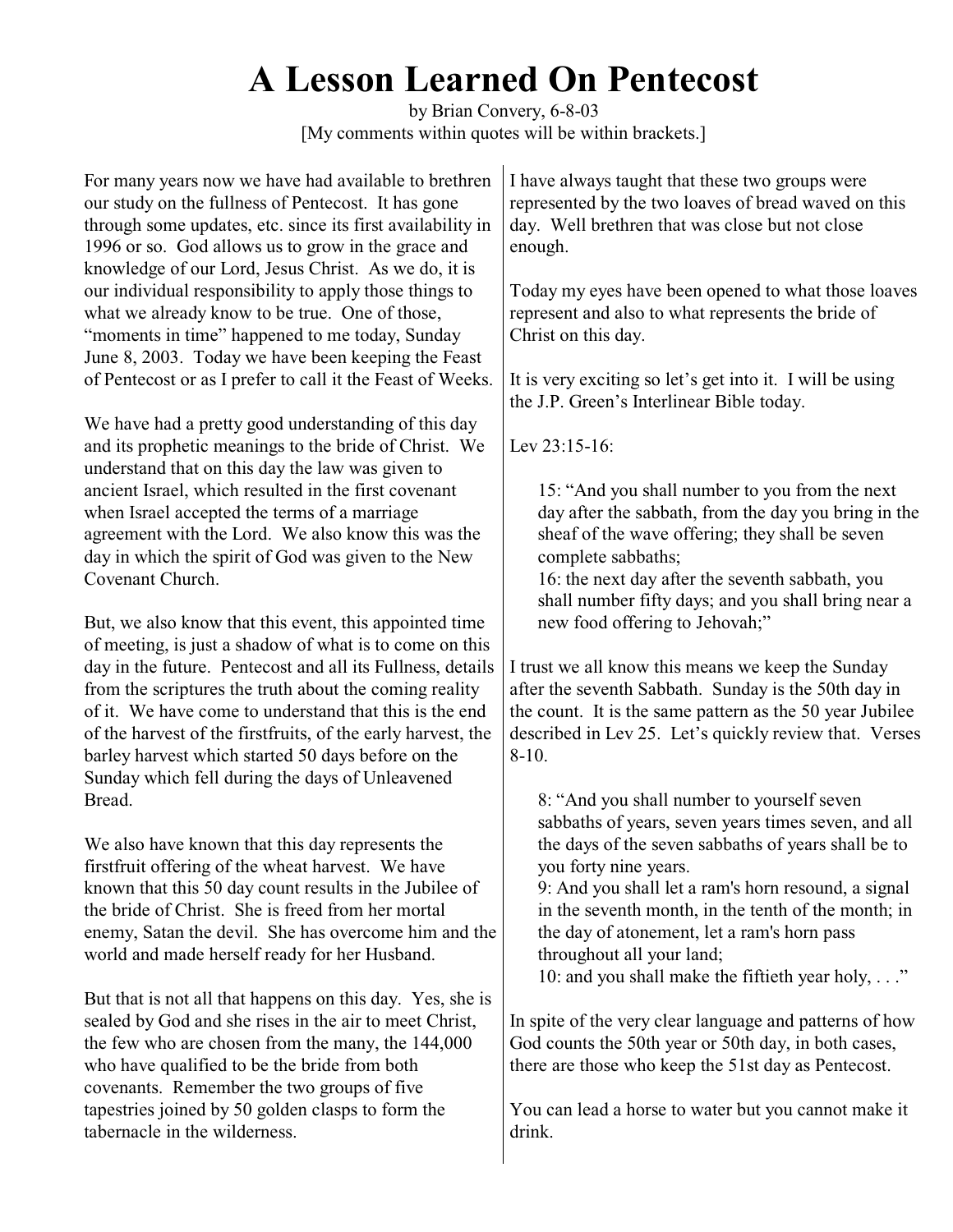| So with this understood, let's continue in Lev 23:17:                                                                                                                                                                                                                            | holy day which is only mentioned in Lev 23.                                                                                                                                                                                              |
|----------------------------------------------------------------------------------------------------------------------------------------------------------------------------------------------------------------------------------------------------------------------------------|------------------------------------------------------------------------------------------------------------------------------------------------------------------------------------------------------------------------------------------|
| 17: "you shall bring in bread out of your dwellings<br>for a wave offering, two [loaves, are implied]; they<br>shall be of two tenth parts of flour; they shall be<br>baked with leaven; firstfruits to Jehovah"                                                                 | First part of verse 19, "And you shall offer one he-goat<br>for a sin offering." If we read Numbers 28 $&$ 29 we<br>will see that this offering isn't special to Pentecost but<br>is common to the other annual holy days as well.       |
| Now we know this cannot be the first fruits of barley<br>for several reasons.                                                                                                                                                                                                    | It is a point of interest I think we should know, that<br>when a he-goat is used for a sin offering it is because a<br>leader has sinned. Lev 4:22-23:                                                                                   |
| One, because in verses 10-11 we see that the first fruit<br>offering of barley was completed on the day after the<br>Sabbath. That is Sunday which fell during the 7 days<br>of Unleavened Bread.                                                                                | 22: "When a ruler sins and has acted against one of<br>all the commands of Jehovah his God, which not is<br>to be done, through ignorance, and is guilty;<br>23: or his sin which he has sinned shall be made                            |
| Secondly, no leaven could be found within their<br>territory.                                                                                                                                                                                                                    | known to him, then he shall bring his offering, a<br>buck of the goats, a male, a perfect one;"                                                                                                                                          |
| So here in Lev 23:17 we see leavened bread being used<br>as a first fruit's wave offering.                                                                                                                                                                                       | If any person of the people did likewise they had to<br>bring a ewe or female goat for a sin offering. (27-28)                                                                                                                           |
| Exodus 34:22 tells us:                                                                                                                                                                                                                                                           | But if the anointed priest did likewise he had to bring a<br>young bull to sacrifice. (3)                                                                                                                                                |
| 22: "And you shall observe a Feast of Weeks for<br>yourself, the first fruits of the harvest of wheat; "                                                                                                                                                                         | Now the last part of Lev 23:19:                                                                                                                                                                                                          |
| It is clear to see that these two Pentecost loaves of<br>bread are made of wheat not barley. This will become<br>very important.                                                                                                                                                 | 19: " and two lambs, sons of the year, for a<br>sacrifice of peace offerings."                                                                                                                                                           |
|                                                                                                                                                                                                                                                                                  | Let's stop for a moment and just take this in.                                                                                                                                                                                           |
| So if these two loaves don't represent the unleavened<br>bride of Christ on Pentecost, what does? Lev 23:18:                                                                                                                                                                     | Two yearling male lambs and they were to be for a<br>sacrifice of peace offerings.                                                                                                                                                       |
| 18: "And besides the bread, you shall offer seven                                                                                                                                                                                                                                |                                                                                                                                                                                                                                          |
| lambs, perfect ones, sons of a year, and one<br>bullock, a son of the herd, and two rams; they are a<br>burnt offering to Jehovah, with their food offering<br>and their drink offerings, a fire offering of soothing<br>fragrance to Jehovah."                                  | Now, these are very, very, special to this feast day.<br>Before we move on in Lev 23 let's refresh our<br>memories about the rules and significance of sacrifices<br>of peace offerings.                                                 |
| Is there anything out of the ordinary here in these<br>offerings? NO! If we read Numbers 28 $&$ 29, we will<br>see that 7 lambs were a standard offering on an annual<br>holy day. So too were bulls and rams. Numbers<br>28:26-31 delineates these same things for the Feast of | Leviticus chapter 3. Remember when picking up<br>reading in Lev 3 it is a continuation of a pattern<br>addressed in both chapters $1 \& 2$ and thus the specific<br>general offering patterns pertain. For instance in 1:2 it<br>states: |
| Weeks.                                                                                                                                                                                                                                                                           | 2: "Speak to the sons of Israel and say to them, If<br>any one of you brings an offering to Jehovah, from                                                                                                                                |
| But, there is one offering unique to this very special                                                                                                                                                                                                                           | livestock of the herd, or from the flock, you shall                                                                                                                                                                                      |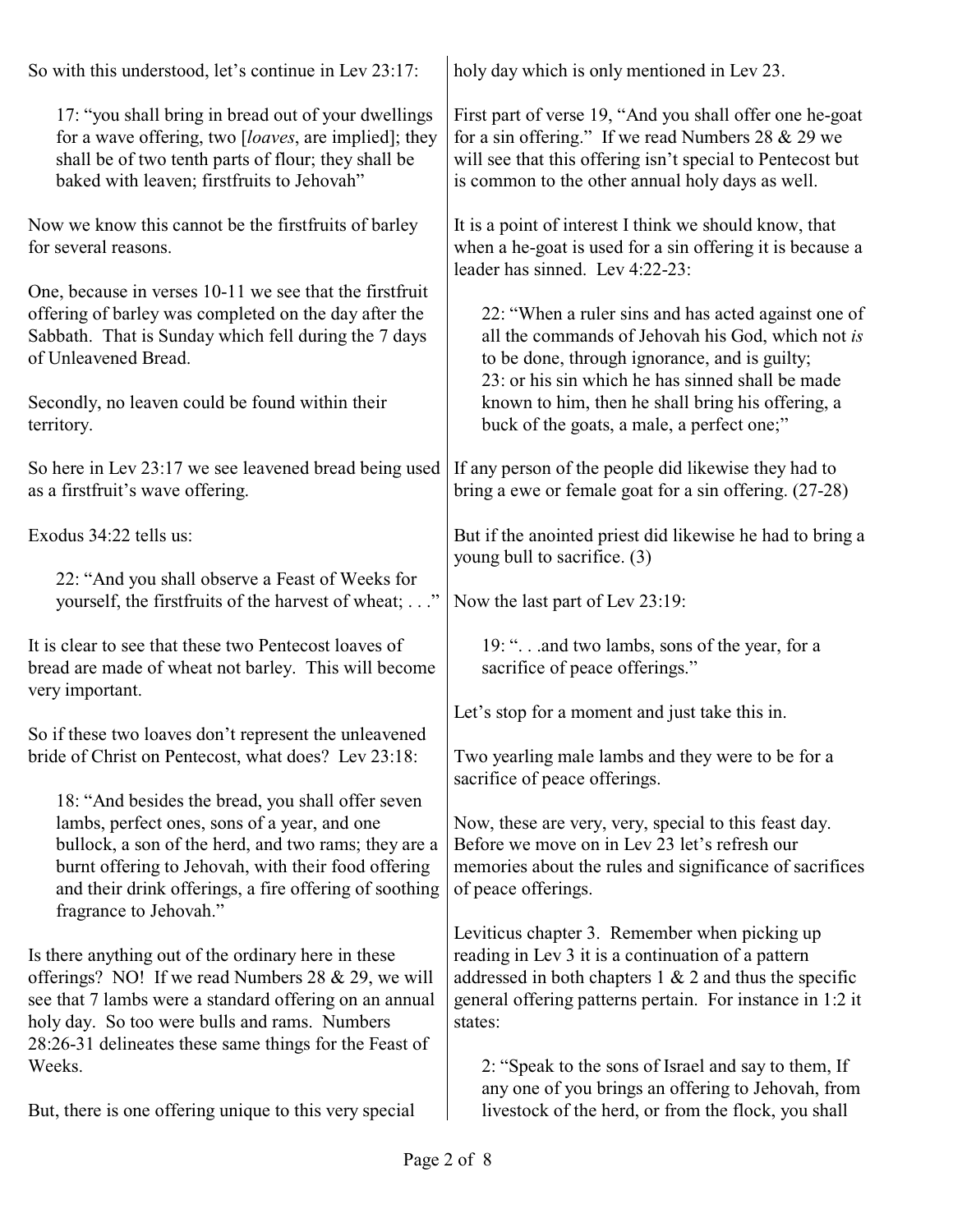bring near your offering."

Who is doing this? The one who is bringing the offering. This is important for us to understand. Verses 3, 4, & 5 tell us he is also responsible for killing it before God and that the sons of Aaron are responsible to bring the blood near to the altar. This pattern continues throughout the various types of offerings. So back in Lev 3 we read:

1: "And if his offering *is* a sacrifice of peace offering, if he is offering it from the herd, whether male or female, a perfect one, he shall bring it near before the face of Jehovah.

2: And he shall lay his hand on the head of his offering and slaughter it *at* the opening of the tabernacle of the congregation [no one can do it for us]. And the sons of Aaron, the priests, shall sprinkle the blood on the altar all around.

3: And he shall bring near from the sacrifice of the peace offering a fire offering to Jehovah, the fat which covers the inward parts, and all the fat on the inward parts,

4: and the two kidneys, and the fat on them, on the loins, and the fatty fold by the liver beside the kidneys; he shall remove.

5: And the sons of Aaron shall burn it as incense on the altar, on the burnt offering on the wood on the fire, a fire offering of a soothing fragrance to Jehovah"

Verses 6-11 tell us the same process is used when using a sheep as a sacrifice of peace offering. There is one exception. When using a sheep he is to:

9: ". . . remove the entire fat tail close by the backbone, and all the fat that covers the inward parts, and all the fat that *is* on the inward parts,"

Verses 12-16 tell us similar things about offering a goat for a sacrifice of peace offering.

Verse 17 makes the general statement:

17: "a never ending statute for your generations in all your dwellings. You shall not eat any fat or any blood."

Here we see that a sacrifice of peace offering can be of the herd or flock, male or female. But in all cases they were to be without blemish. As well the individual bringing the offering was responsible for killing it.

Back in Lev 23:19 we read that these two sacrifices of peace offerings must be male lambs. This is of great importance. Here we see an added requirement that they could only be male. This is special to Pentecost!

We should ask ourselves why?

Let's learn a little more very pertinent information about the sacrifice of peace offerings.

In Lev 7 we find the subject being addressed again. Let's read verses 11-21:

11: "And this *is* the law of the sacrifice of the peace offerings which shall be brought near to Jehovah:

12: If he brings it for a thanksgiving, then he shall bring with the sacrifice of thanksgiving unleavened cakes mixed with oil, and thin unleavened wafers anointed with oil, and of well-mixed flour, cakes mixed with oil.

13: He shall bring his offering with the cakes of unleavened bread with the sacrifice of thanksgiving, his peace offerings.

14: And he shall bring out of it one of every offering, a heave offering to Jehovah, to the priest sprinkling the blood of the peace offering; it is his. 15: As to the flesh of the sacrifice of the thanksgiving peace offerings, it shall be eaten in the day of his offering. He shall not leave of it until morning.

16: And if the sacrifice of his offering *is* a vow, or freewill offering, in the day he brings his sacrifice near, it shall be eaten. And on the morrow the rest of it shall also be eaten.

17: And the rest of the flesh of the sacrifice on the third day shall be burned with fire.

18: And if *any* of the flesh of the sacrifice of his peace offerings is at all eaten on the third day, it is not pleasing. It shall not be reckoned for him who has brought it. It shall be a hateful thing, and the person who eats of it shall bear his iniquity.

19: And the flesh which touches any unclean *thing*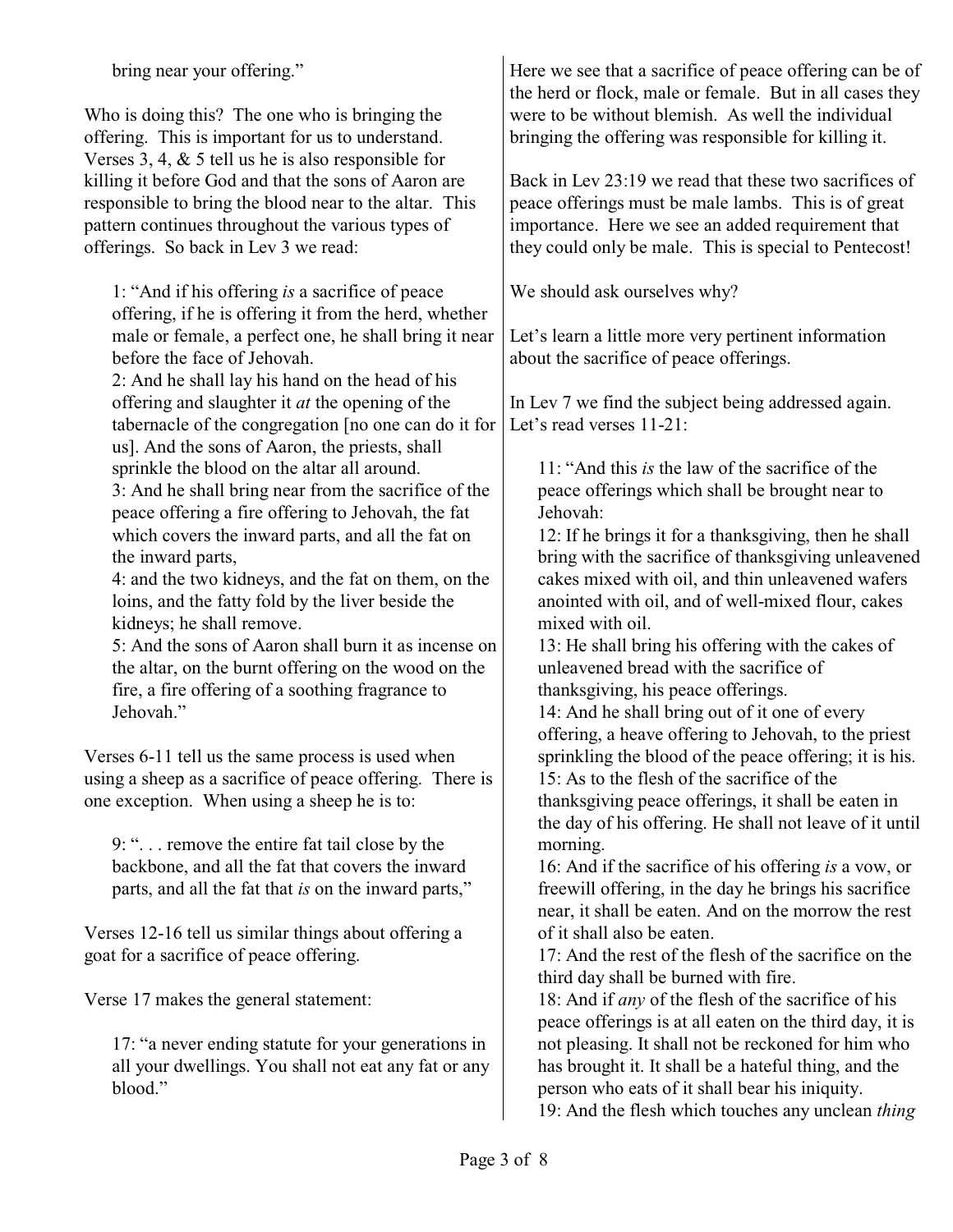shall not be eaten. It shall be burned with fire. As to the flesh, every clean one shall eat of the flesh. 20: And the person who eats *of* the flesh of the sacrifice of the peace offerings which *are* Jehovah's *when* his uncleanness *is* upon him, even that person shall be cut off from his people. 21: And when a person touches any unclean *thing*, of the uncleanness of man, or of the uncleanness of animals, or of an unclean, abominable *thing*, and shall eat of the flesh of the sacrifice of the peace offerings which *are* Jehovah's, even that person shall be cut off from his people."

Is there a lot there!

Here we see 3 types of peace offerings.

- 1. A thanksgiving offering or *zebach towdah*
- 2. A vow offering or *zebach neder*

3. A voluntary or freewill offering or *zebach nedabah*

The thanksgiving sacrifice had to be accompanied with unleavened cakes mixed with oil, unleavened wafers of blended flour mixed with oil. There also had to be unleavened bread offered with it as well. All the flesh of this sacrifice had to be eaten on the day it was offered with none of it remaining until morning. (Does this not sound like our Lord's Passover sacrifice.)

Let's not let this go by too quickly here brethren. There is a terrible wind of doctrine gaining in intensity, blowing through the doctrines of the Church of God. People are teaching that the evening and morning sacrifices take place during the time between sunrise and sunset instead of one after sunset (evening) and one after sunrise (morning). They teach that the evening sacrifice takes place at 3pm in the afternoon.

Lev 7:15 just told us this sacrifice was, "to be eaten in the day of its offering. He shall not leave of it until morning." So when did he sacrifice this peace offering? It was not during the daylight portion of the day for it had to be eaten by morning. We know for an absolute fact that the scriptures teach us a day is from sunset to sunset. If he had to eat it on the same day he killed it, he had to have killed and eaten it on the dark part of the day for it could not be kept into the light part of it.

Israel was not allowed to bring offerings at any time they felt. The evening and morning time were designated as the acceptable time. Each day started with the evening sacrifice of a lamb and then a second lamb was sacrificed in the morning. Any and all other sacrifices took place after the designated times of these two daily sacrifices.

Those times were after sunset and after sunrise. Remember God divided the day into 2 divisions. One of day and the other of night. Each division required a sacrifice at its onset. One after sunset and one after sunrise. That is the simplicity in Christ.

We also read in Lev 7, that both the vow and freewill offering had to be eaten the same day as well but with an exception. The remainder of it could be eaten on the next day. But if any of it the flesh remained until the 3rd day it could not be eaten, it was to be burned with fire.

Neither of these had to be sacrificed with anything else as did the thanksgiving peace offering.

No unclean person or animal could eat of the sacrifice of peace offering or even touch it.

So now that we know these are 3 types of peace offerings which one applies to Lev 23:19?

Here a little, there a little, line upon line, line upon line, precept upon precept. (Isaiah 28:9-10)

Deut 16:9-10:

9: "You shall number to yourself seven weeks. *When* the sickle begins in the standing grain, you shall begin to number seven weeks. [This is the start of the barley harvest and its completion] 10: And you shall keep the Feast of Weeks to Jehovah your God according to the measure of the freewill offering of your hand, which you shall give according as Jehovah your God blesses you."

Here we see scripture specifically states a freewill offering associated with the Feast of Pentecost. Is this a coincidence? Does this support the understanding that the peace offering of Lev 23:19 is to be a freewill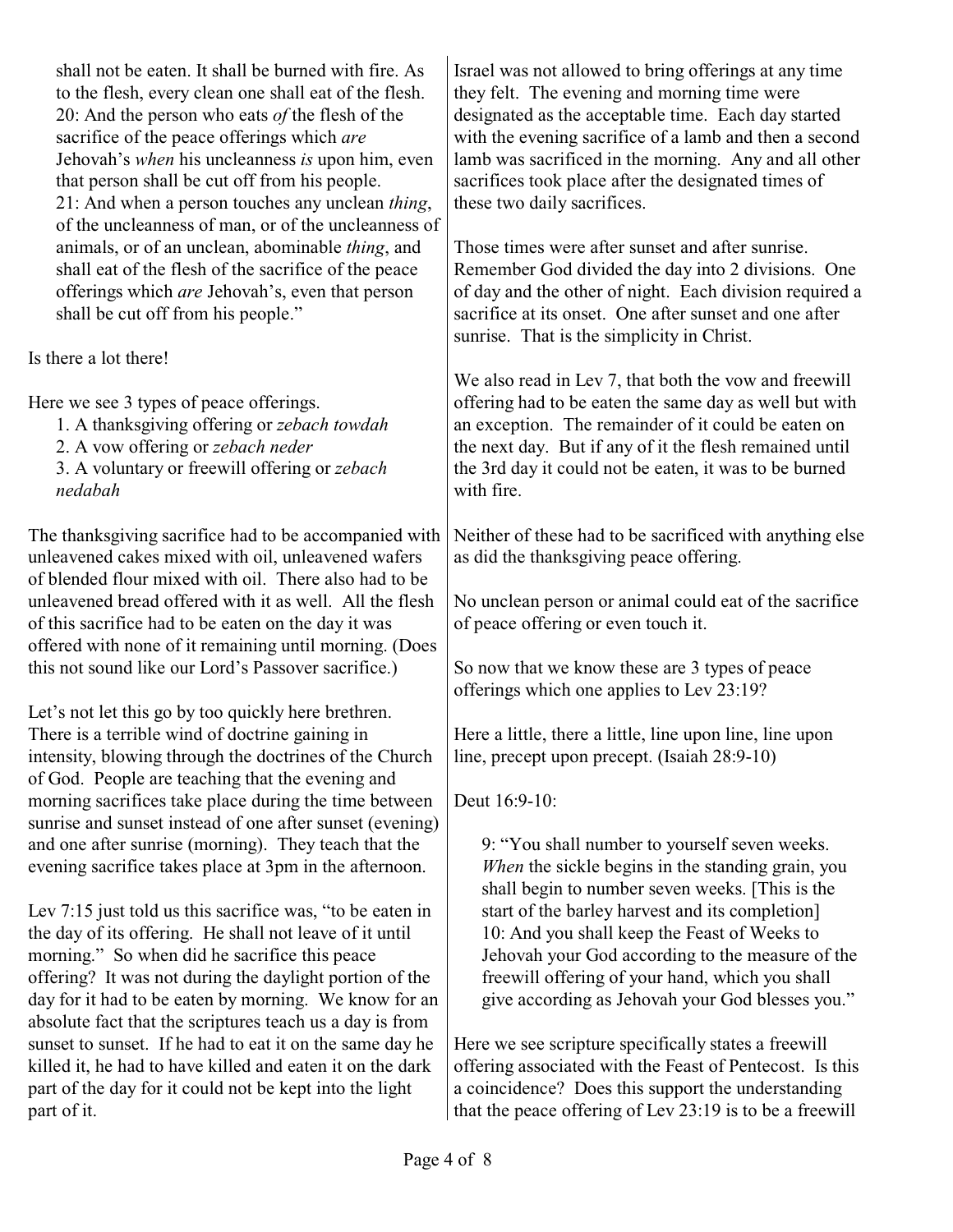sacrifice of peace offering and not a vow or thanksgiving peace offering.

It also stresses here in Deut 16 that it is of your own hand as God has blessed you.

Remember the lessons of the bride in Proverbs 31:10- 31. Verse 29 tells us, "many daughters have done well but you excel them all." The bride of Christ will have learned to use the gifts, the blessings of God to the great increase of Him. Rev 19:7:

7: "Let us rejoice and let us exult, and we will give glory to Him, because the marriage of the Lamb came, and His wife prepared herself."

Oh yes, the bride understands no one else can do it for her. She knows she must apply herself diligently and do so by her own hand.

Before we continue in Lev 23 about these offerings on Pentecost let's finish reading the laws of the sacrifice of peace offerings in Lev 7:26-36:

26: "And you shall not eat any blood in all your dwellings, of fowl, or of animal.

27: Any person who eats any blood, even that person shall be cut off from his people.

28: And Jehovah spoke to Moses, saying,

29: Speak to the sons of Israel, saying, He who brings near the sacrifice of his peace offerings to Jehovah shall bring his offering to Jehovah from the sacrifice of his peace offerings;

30: his own hands shall bring in the fire offerings of Jehovah; the fat beside the breast he shall bring in with the breast, to wave it as a wave offering before Jehovah.

31: And the priest shall burn the fat on the altar as incense; and the breast shall be Aaron's and his sons.

32: And you shall make a heave offering of the right leg to the priest of the sacrifices of your peace offerings;

33: one of the sons of Aaron who is bringing near the blood of the peace offerings, and the fat, the right leg is his for a portion.

34: For the breast of the wave and the leg of the heave offering, I have taken from the sons of

Israel, from the sacrifices of their peace offerings, and I have given them to Aaron the priest, and to his sons, by a never ending statute, from the sons of Israel.

35: This *is the portion* of the anointing of Aaron, and the anointing of his sons out of the fire offerings of Jehovah, in the day he shall bring them near to act as priests to Jehovah,

36: which Jehovah has commanded to give to them the day of His anointing them, from the sons of Israel, a never ending statute throughout their generations."

So, he who brings in the offering must kill it and wave it before God. Then the priest shall burn the fat on the alter and the priest got to keep the breast and right leg for himself. He got to keep the wave and heave offerings.

With all this background from scripture let's go back to Lev 23 and finish the Pentecost section and put this all together.

Lev 23:20:

20: "And the priest shall wave them, besides the bread of the firstfruits [of wheat], a wave offering before Jehovah, besides the two lambs; they are holy to Jehovah for the priest."

Here we see these freewill sacrifices of peace offerings, the two lambs, being waved by the priest. That means these freewill offerings are his. We also see that alongside these two lambs being waved, we have the two loaves of leavened wheat bread being offered. God calls these two loaves firstfruits here and in Ex 34:22.

We also read here that these two lambs are holy to the Lord for the priest.

The symbolism here is tremendous. These two blemish free lambs are offered up by the priest.

Look what we read about the mystery of the bride in Ephesians 5. In verse 32 we read:

32: "The mystery is great, but I speak as to Christ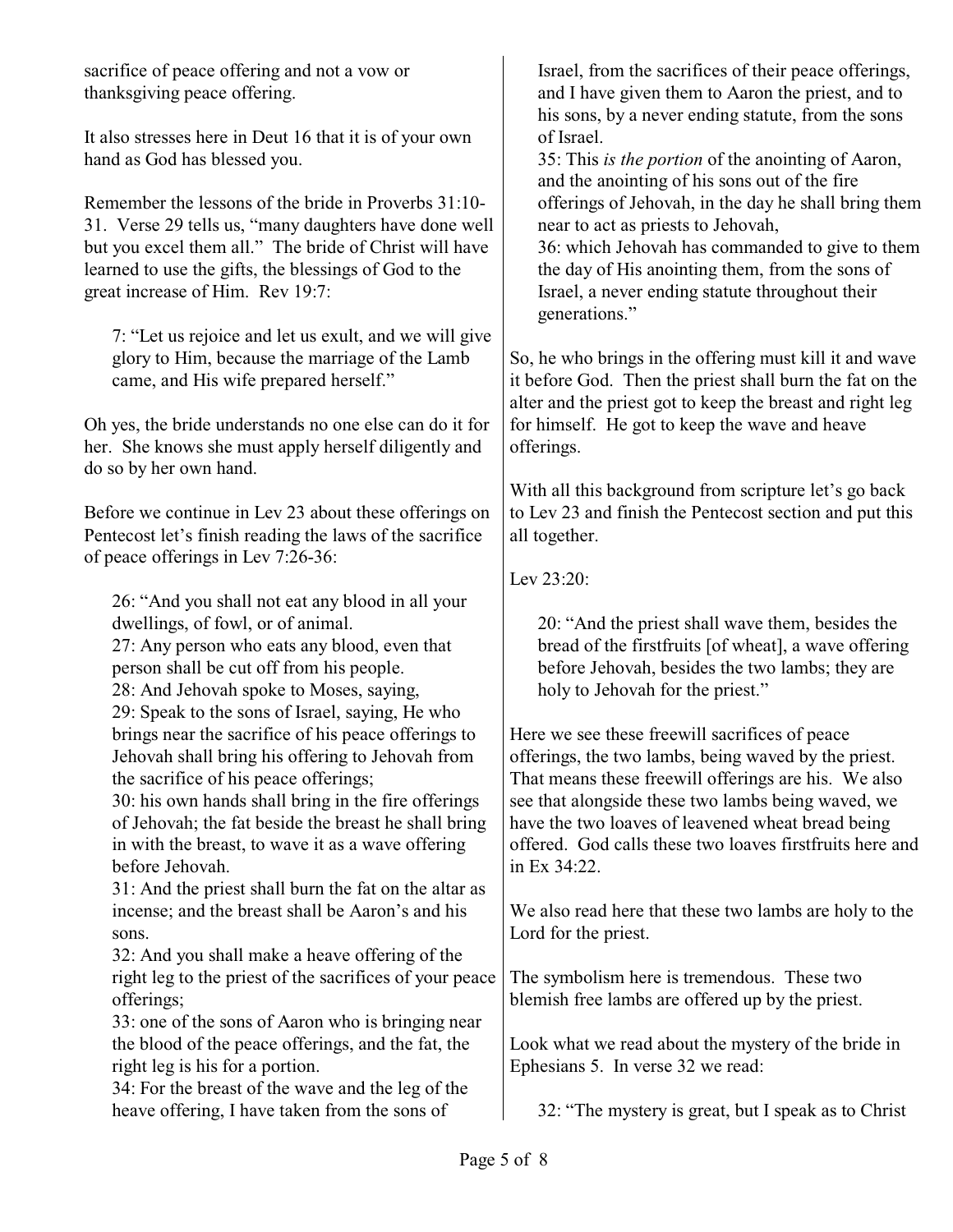and as to the church."

Verses 22-33 are talking about the bride of Christ. Verses 25-27:

25: "Husbands, love your wives, even as Christ also loved the church and gave Himself up on its behalf,

26: that He might sanctify it, cleansing *it* by the washing of the water in *the* Word,

27: that He might present it to Himself *as* the glorious church, not having spot or wrinkle, or any such things, but that it be holy and without blemish."

Yes, Jesus Christ our Husband and high Priest will present His bride to Himself on Pentecost.

These two lambs used as sacrifices of peace offerings have freely and willingly given themselves over to Christ. They have prepared themselves with their Husband's help, through the cleansing of the word, represented by the 7 week count. They are the completion of the seven weeks count to Pentecost. On this day they are set free from their arch enemy the devil. They have overcome him and this world and are unleavened. These are those who have qualified to be the bride from both covenants. They are the completion of the first harvest, the early harvest of barley which started the count to 50. It is her Jubilee. It is the first resurrection unto life.

But that is only part of the meaning of this day. It is a day of the end of, or culmination of, one harvest and start of another.

Pentecost is a turning point in the plan of salvation. It is a milestone on the journey. We have known that for a long time. But now the turning point is more clear.

Remember the two loaves of leavened wheat bread that are also waved. Who are they, or what do they represent? These two leavened loaves represent those who are alive at the time of the marriage of the Lamb but who did not make the cut. They hadn't prepared adequately to qualify to be part of the bride.

We read about them and this great event in Matt 25,

Rev chapters 7, 12 & 14 and many other places.

Look at these depictions of the great day and events surrounding these two groups of lambs and loaves.

Matthew 25:1-12 tells us about the ten virgins and their setting. It tells us that they are divided into 2 groups of 5. One is wise and has prepared herself and the other hasn't. In verses  $10 \& 11$  we read:

10: "But they going away to buy, the bridegroom came. And those ready went in with him to the wedding feast, and the door was shut. 11: And afterwards, the rest of the virgins also came, saying, Lord, Lord, open to us."

Rev 12:10-17 tells specifically of this same time.

10: "And I heard a great voice saying in Heaven, Now has come the salvation and power and the kingdom of our God, and the authority of His Christ, because the accuser of our brothers is thrown down, the one accusing them before our God day and night."

Remember Ephesians 5:26:

26: "that He might sanctify it, cleansing *it* by the washing of the water in *the* Word,"

Are we doing that? Are we continually allowing our Husband to wash us by His word? Are we keeping our oil supply full by our personal efforts to do so? Look at verse 11 of Rev 12:

11: "And they overcame him [the devil] because of the blood of the Lamb, and because of the word of their testimony. And they did not love their soul even until death."

Now the two groups Verse 13:

13: "And when the dragon saw that he was cast out onto the earth, he pursued the woman who bore the male."

This is Israel of God. Those who have qualified to be the bride under both covenants, physical and spiritual.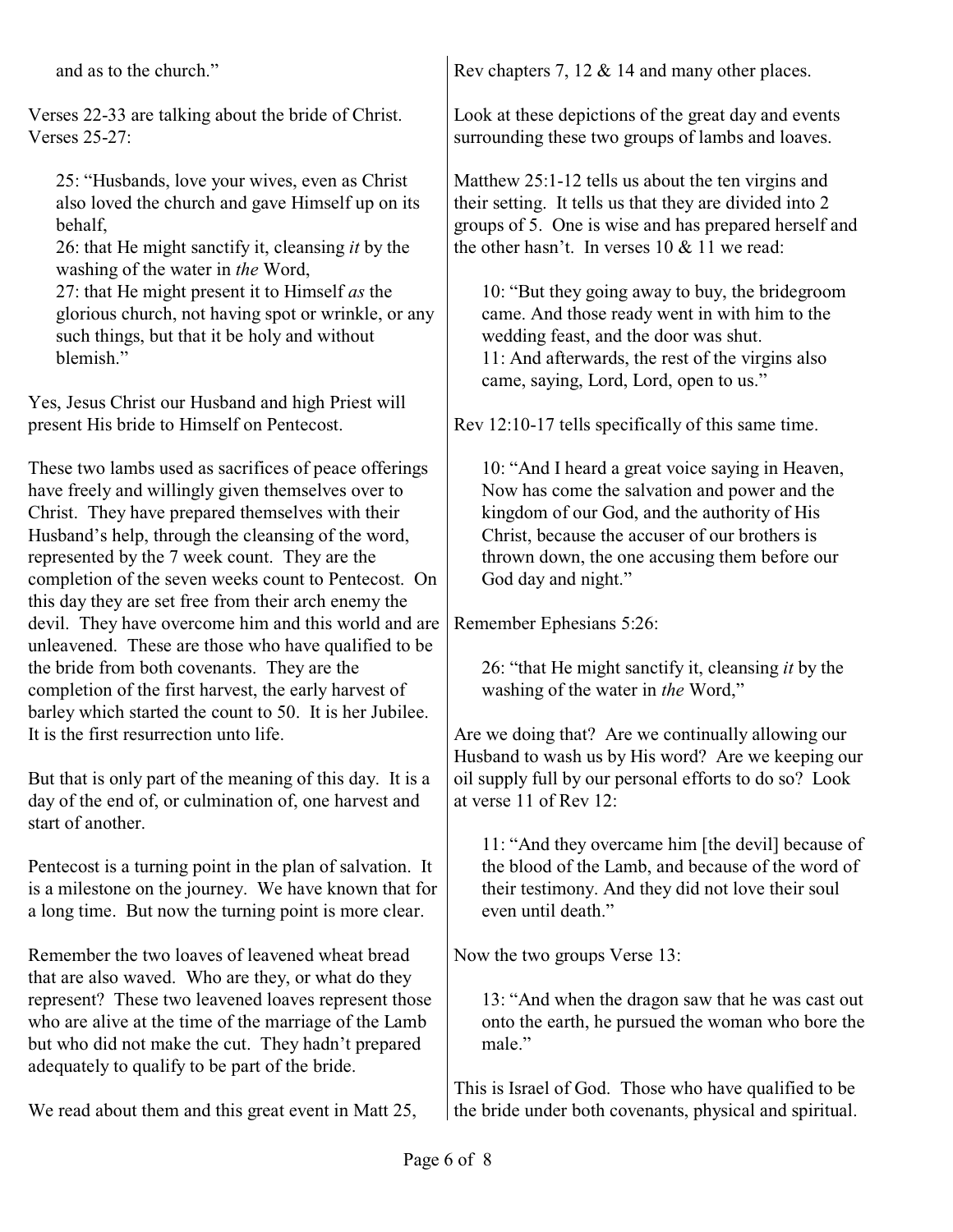Now the division. Verse 14:

14: "And two wings of the great eagle were given to the woman, that she might fly into the wilderness, to her place, where she is nourished there a time, and times, and half a time, away from the serpent's face."

This depicts those virgins who went into the wedding feast and then the door was shut.

Now group 2. Verse 17:

17: "And the dragon was enraged over the woman [the bride getting away and marrying Christ], and went away to make war with the rest of her seed, those keeping the commandments of God, and having the testimony of Jesus Christ."

Too late to be the bride, but not to late to receive another very special designation in the family as we will see and have seen in the past.

Rev 14:1-13 tells of these same two groups.

1: "And I saw, and behold, the Lamb standing on Mount Zion! And with Him were a hundred *and* forty four thousands, with the name of His Father having been written on their foreheads."

Verses 2-4 tell us who this group is. They are the bride of Christ. But further on we see another group not so fortunate. They are given strict instruction as to what not to do. Then in verses 12-13 we read about them and the result of their repentant attitude.

12: "Here is the patience of the saints; here *are* the ones keeping the commands of God, and the faith of Jesus.

13: And I heard a voice out of Heaven saying to me, Write: Blessed *are* the dead, the ones dying in the Lord from now. Yes, says the Spirit, they shall rest from their labors, and their works follow with them."

And once again these two groups spoken of on Pentecost. Revelation 7:1-17:

4: "And I heard the number of those having been sealed: one hundred forty four thousands, having been sealed out of every tribe of the sons of Israel:"

Here we see the bride of Christ.

Now we see the other group. Verse 9:

9: "After these things I saw, and behold, a great crowd which no one was able to number them, out of every nation, even tribes and peoples and tongues standing in front of the throne, and before the Lamb, having been clothed with white robes, and palms in their hands."

This innumerable multitude was clothed in white robes and not the clean bright linen of the bride. Remember the priest had to wear linen before coming into the presence of God. Verse 13:

13: "And one of the elders answered, saying to me, These, the ones having been clothed in the white robes, who are they, and from where did they come?

14: And I said to him, Sir, you know. And he said to me, These are those coming out of the great tribulation; and they washed their robes and whitened them in the blood of the Lamb."

Two groups depicted in all of these scriptures. One being the bride and the other something else other than the bride. We have accurately covered these depictions in the past. Group two will be the firstfruits of the marriage between Christ and His bride. They will be the firstborn of that union.

There is a mighty split which takes place on Pentecost depicted by these two groups which are waved before God by the priest.

The two lambs are the bride and the two loaves are the rest of the seed, the 5 virgins who did not get into the door because they had not maintained an intimate relationship with their Husband to be.

The scriptures clearly show us that these two leavened loaves of wheat bread are the start of the numbering of the firstfruits of the wheat harvest who are the many